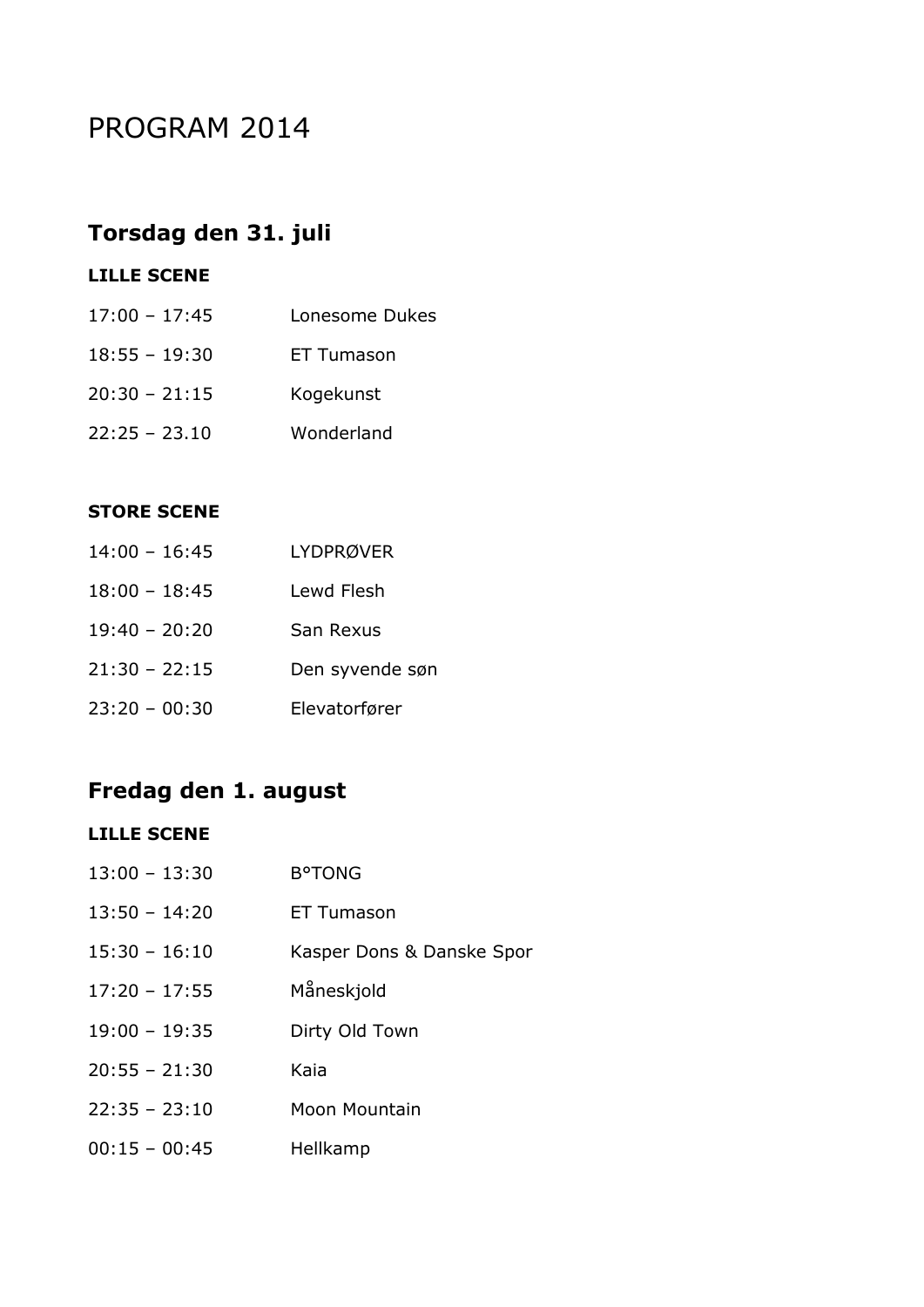#### **STORE SCENE**

| $14:35 - 15:20$ | Shivas Nat                 |
|-----------------|----------------------------|
| $16:20 - 17:05$ | The Mind Flowers           |
| $18:05 - 18:50$ | <b>Excessive Vissage</b>   |
| $19:45 - 20:45$ | Fribytterdrømme            |
| $21:40 - 22:25$ | <b>Telstar Sound Drone</b> |
| $23:20 - 00:05$ | <b>Bite the Bullet</b>     |
| $00:55 - 01:40$ | Trip without a Ticket      |

# **Lørdag den 2. august**

### **LILLE SCENE**

| $11:30 - 12:00$    | <b>B°TONG</b>              |
|--------------------|----------------------------|
| $12:15 - 12:55$    | <b>Emmanuel Tumbleweed</b> |
| $13:10 - 13:45$    | Cikaden                    |
| $14:55 - 15:30$    | Jamedar Sun                |
| $16:35 - 17:10$    | <b>Basiru Suso Trio</b>    |
| $18:15 - 19:00$    | The Wands                  |
| Pause              |                            |
| $21:55 - 22:40$    | <b>Get Your Gun</b>        |
| $23:45 - 00:30$    | De Underjordiske           |
| <b>STORE SCENE</b> |                            |
| $14:00 - 14:45$    | <b>Mayflower Madame</b>    |
| $15,40 - 16:25$    | <b>Black Seagull</b>       |
| $17:20 - 18:05$    | Childrenn                  |
| $19:10 - 20:15$    | Papir                      |
| $20:40 - 21:45$    | Saybia                     |
| $22:50 - 23:35$    | Baby Jesus                 |